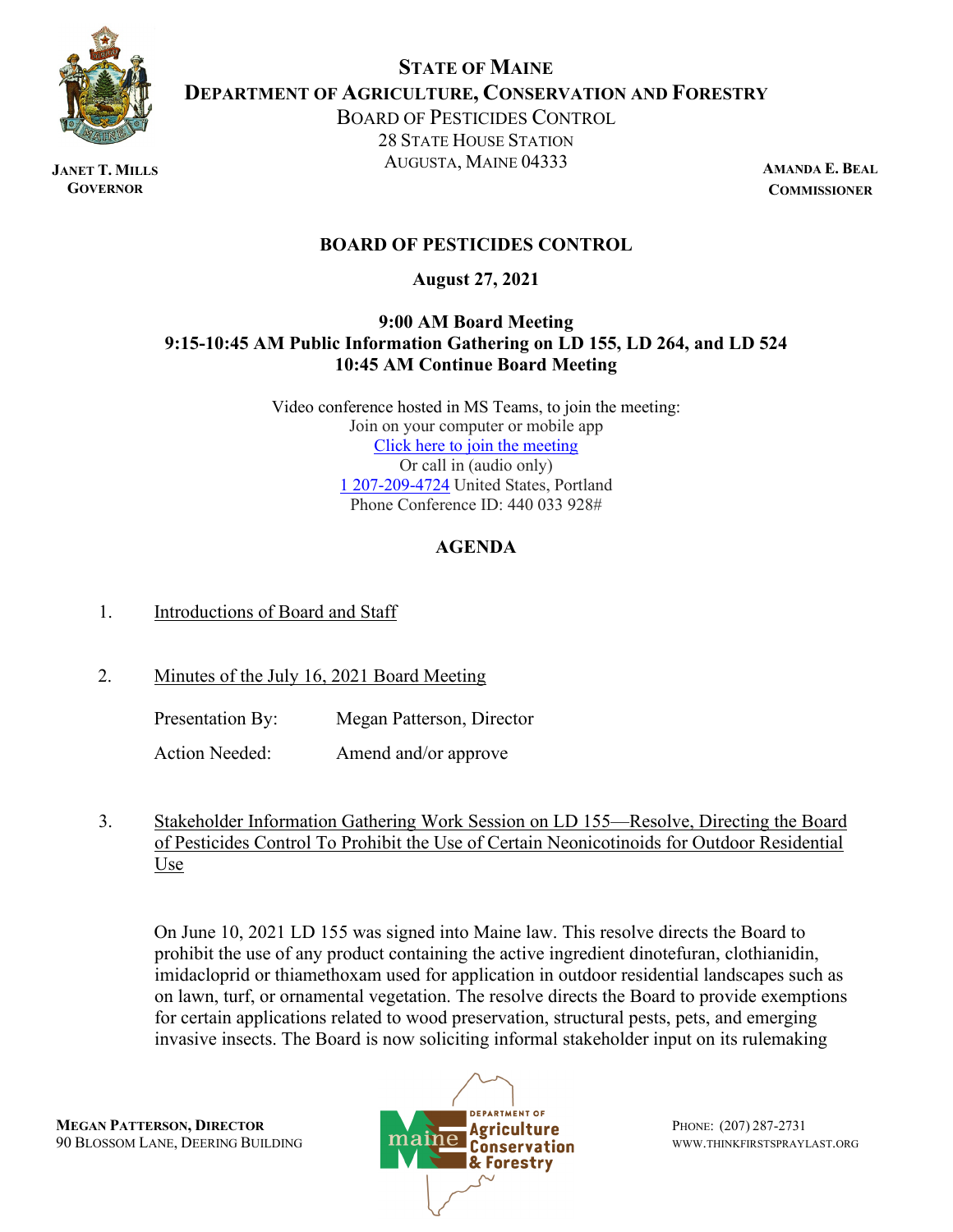concepts prior to formally initiating rulemaking. Written comments may be sent to the Board's main office at Maine Board of Pesticides Control, 28 State House Station, Augusta, ME 04333-0028, or e-mailed to [megan.l.patterson@maine.gov.](mailto:megan.l.patterson@maine.gov)

| Presentation By: | Megan Patterson, Director                                                                    |
|------------------|----------------------------------------------------------------------------------------------|
| Action Needed:   | Determine what rule changes the Board wishes to pursue and how to<br>implement those changes |

4. Stakeholder Information Gathering Work Session on LD 264—Resolve, Directing the Board of Pesticides Control To Gather Information Relating to Perfluoroalkyl and Polyfluoroalkyl Substances in the State

On June 10, 2021 LD 264 was signed into Maine law. This resolve directs the Board to amend its rules governing pesticide product registration to require manufacturers and distributors to provide affidavits stating whether the registered pesticide has ever been stored, distributed, or packaged in a fluorinated high-density polyethylene container. It further directs the Board to require manufacturers to provide an affidavit stating whether a polyfluoroalkyl or polyfluoroalkyl substance is in the formulation of the registered pesticide. This resolve also directs the board to conduct a study and report back on the distribution and use of fluorinated adjuvants in Maine, how to regulate adjuvants, and how to prohibit distribution and use pesticides and adjuvants containing perfluoroalkyl or polyfluoroalkyl substances in Maine. The Board is now soliciting informal stakeholder input on its rulemaking concepts prior to formally initiating rulemaking. Written comments may be sent to the Board's main office at Maine Board of Pesticides Control, 28 State House Station, Augusta, ME 04333-0028, or e-mailed to [megan.l.patterson@maine.gov.](mailto:megan.l.patterson@maine.gov)

| Presentation By:      | Megan Patterson, Director                                                                    |
|-----------------------|----------------------------------------------------------------------------------------------|
| <b>Action Needed:</b> | Determine what rule changes the Board wishes to pursue and how to<br>implement those changes |

5. Stakeholder Information Gathering Work Session on LD 524—Resolve, Directing the Board of Pesticides Control To Research Workable Methods To Collect Pesticide Sales and Use Records for the Purpose of Providing Information to the Public

On June 14, 2021 LD 524 was signed into law. The resolve directs the Board to research workable methods to collect pesticide sales and use records for the purpose of providing information to the public. The resolve also directs the Board to research the best methods for collecting information from schools, private applicators, and commercial applicators. The Board is further directed to research the best methods for collecting information on pesticide sales in the State. The Board is now soliciting informal stakeholder input on its rulemaking concepts prior to formally initiating rulemaking. Written comments may be sent to the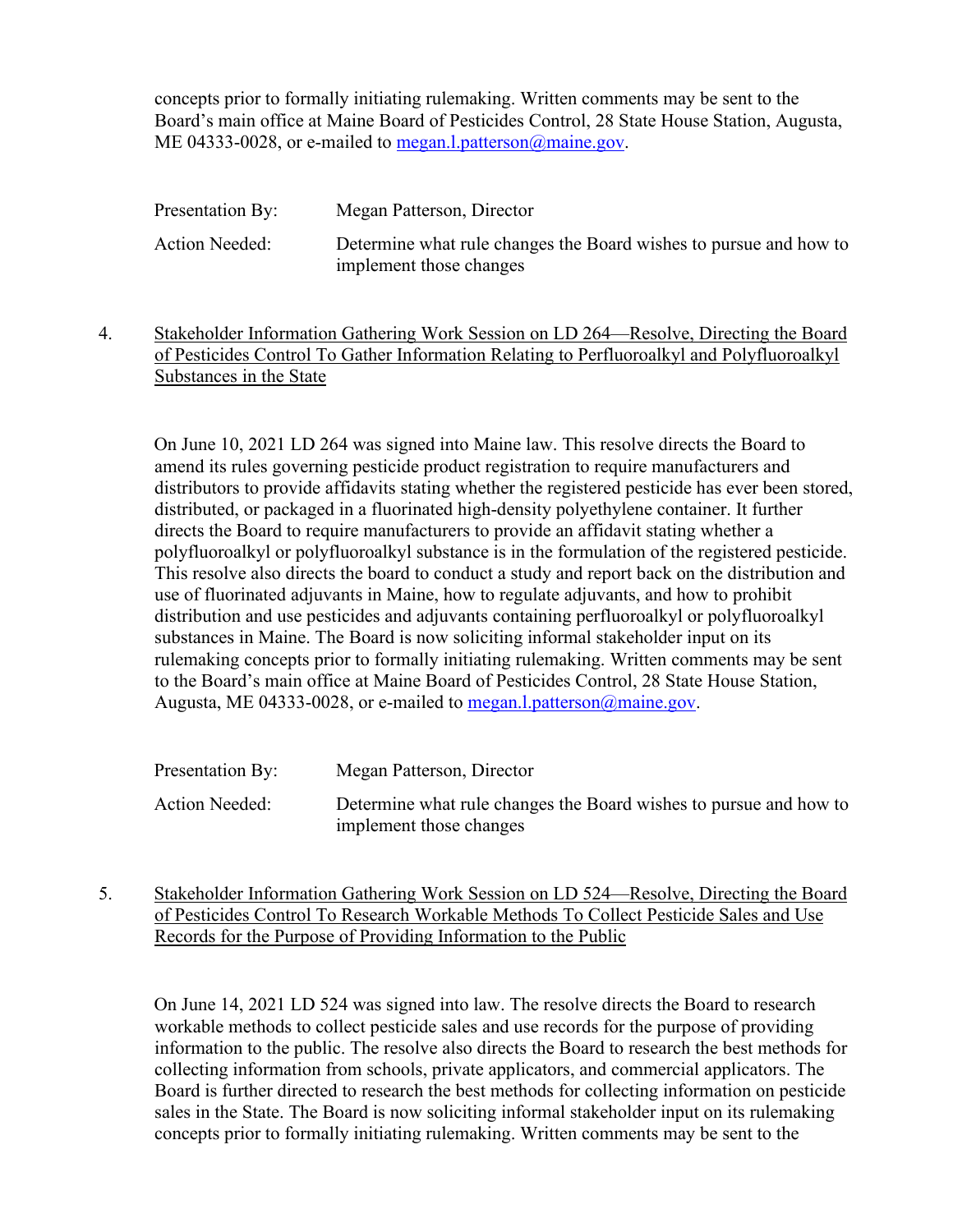Board's main office at Maine Board of Pesticides Control, 28 State House Station, Augusta, ME 04333-0028, or e-mailed to [megan.l.patterson@maine.gov.](mailto:megan.l.patterson@maine.gov)

| Presentation By: | Megan Patterson, Director                                                                    |
|------------------|----------------------------------------------------------------------------------------------|
| Action Needed:   | Determine what rule changes the Board wishes to pursue and how to<br>implement those changes |
|                  |                                                                                              |

### 6. Discussion of Powered Application of Disinfectants and Licensing Requirements

In 2020 and 2021 the Board discussed the use of powered equipment for the application of disinfectants. While the Board does not have the authority to allow unlicensed individuals to use powered equipment without a license, the Board did vote to support a Governor's Office executive order providing a license exemption for certain individuals conducting these types of applications in areas open to use by the public. That executive order, EO 7A FY20/21, has now expired and previously exempted individuals and others are inquiring about an extended or permanent licensing exemption. Staff have compiled relevant information for the Board's consideration.

| Presentation By:      | Dr. Pam Bryer, Pesticides Toxicologist and<br>Megan Patterson, Director |
|-----------------------|-------------------------------------------------------------------------|
| <b>Action Needed:</b> | Discussion                                                              |

### 7. Review of Potential Rulemaking Concepts Pertaining to LD 316—An Act To Prohibit the Use of Chlorpyrifos

On June 8, 2021 LD 316 was signed into Maine law. This law prohibits, beginning January 1, 2022, the distribution of pesticides containing chlorpyrifos as an active ingredient. The law allows the Board to grant temporary permits from January 1, 2022 to December 31, 2022 authorizing licensed pesticide applicators to use pesticides containing chlorpyrifos, as long as the product was in the State and in the possession of the applicator before January 1, 2022. On July 16, 2021, the Board directed staff to return with a review of rulemaking concepts.

| Presentation By: | Megan Patterson, Director                             |
|------------------|-------------------------------------------------------|
| Action Needed:   | Refine the rulemaking concepts and schedule a hearing |

8. Proposed Ad Hoc Member of the Medical Advisory Committee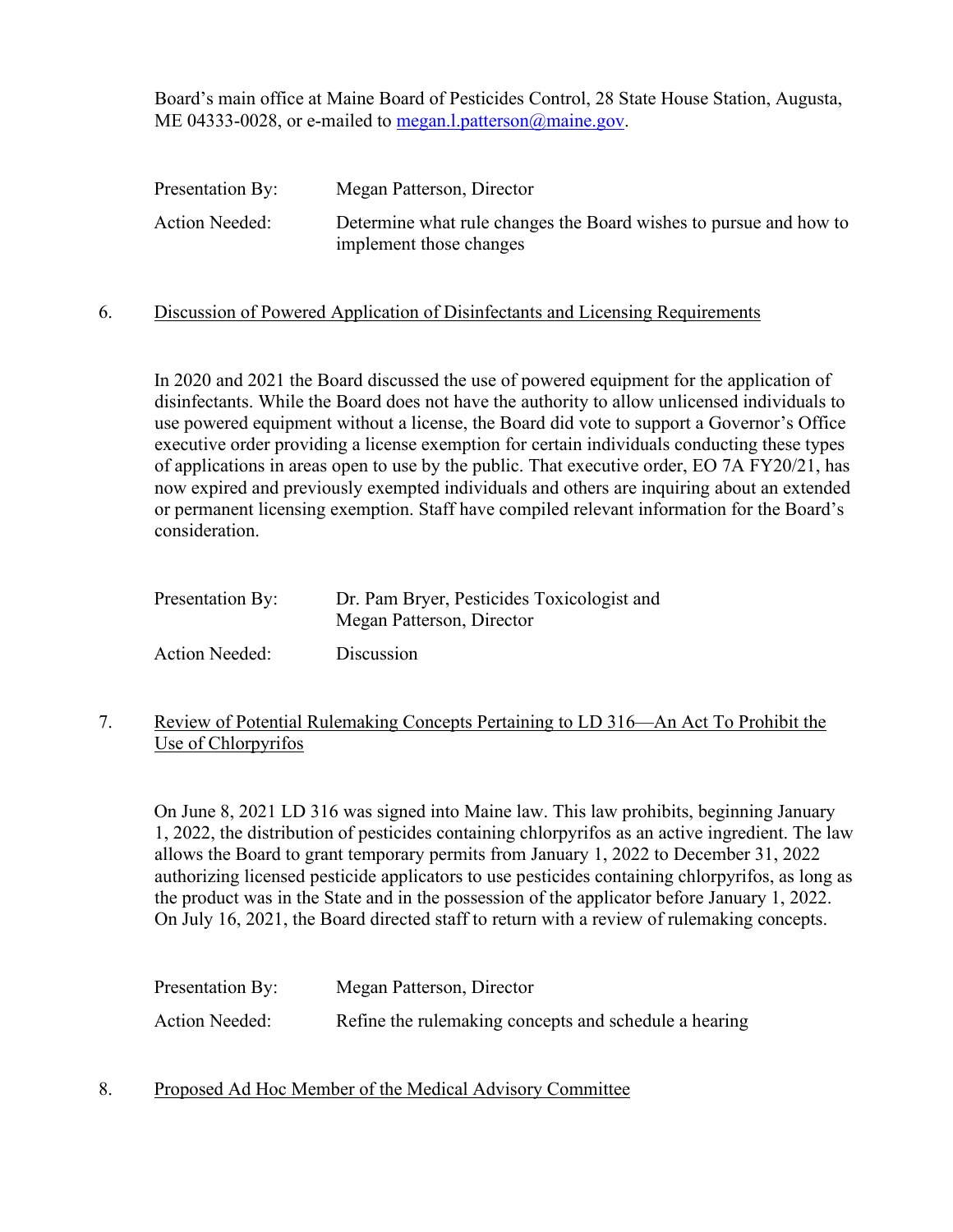At the July 16, 2021 meeting, the Board revised its Medical Advisory Committee (MAC) policy. While the Board has identified a qualified individual to serve in the standing role formerly reserved for the State Toxicologist, the Board has not reviewed and approved any ad hoc members. This MAC is charged with assessing the human health risk posed by the application of herbicides on school grounds. The Board will now consider the appointment of a proposed ad hoc member.

| Presentation By: | Megan Patterson, Director                                |
|------------------|----------------------------------------------------------|
| Action Needed:   | Discussion and approve/disapprove ad hoc member proposal |

### 9. Consideration of Enforcement Action with Mosquito Squad of Southern Maine,

The Board has previously indicated an interest in determining the appropriate enforcement response in cases involving significant violations of pesticide laws and regulations. Typically, staff follows the Board's Enforcement Protocol which authorizes staff to work with the Attorney General to negotiate consent agreements in advance on maters not involving substantial threats to the environment or public health. Staff have identified this as a case involving significant violations of pesticides laws and regulations and will now present the case for Board deliberation and discussion of next steps.

| Presentation By:      | Raymond Connors, Manager of Enforcement      |
|-----------------------|----------------------------------------------|
| <b>Action Needed:</b> | Discussion and approve/disapprove next steps |

#### 10. Other Old and New Business

- a. State Plan update (Pietroski)
- b. Online Exams update (Pietroski)
- c. Governor's Office Executive Order 41 FY 20/21 update (Patterson)

d. LD 808—An Act to Repeal the Pesticide Container Fee and Tick Laboratory and Pest management Fund

- e. Final Remote Meeting Policy
- f. Revised Medical Advisory Committee Policy
- k. Other items?

#### 11. Schedule of Future Meetings